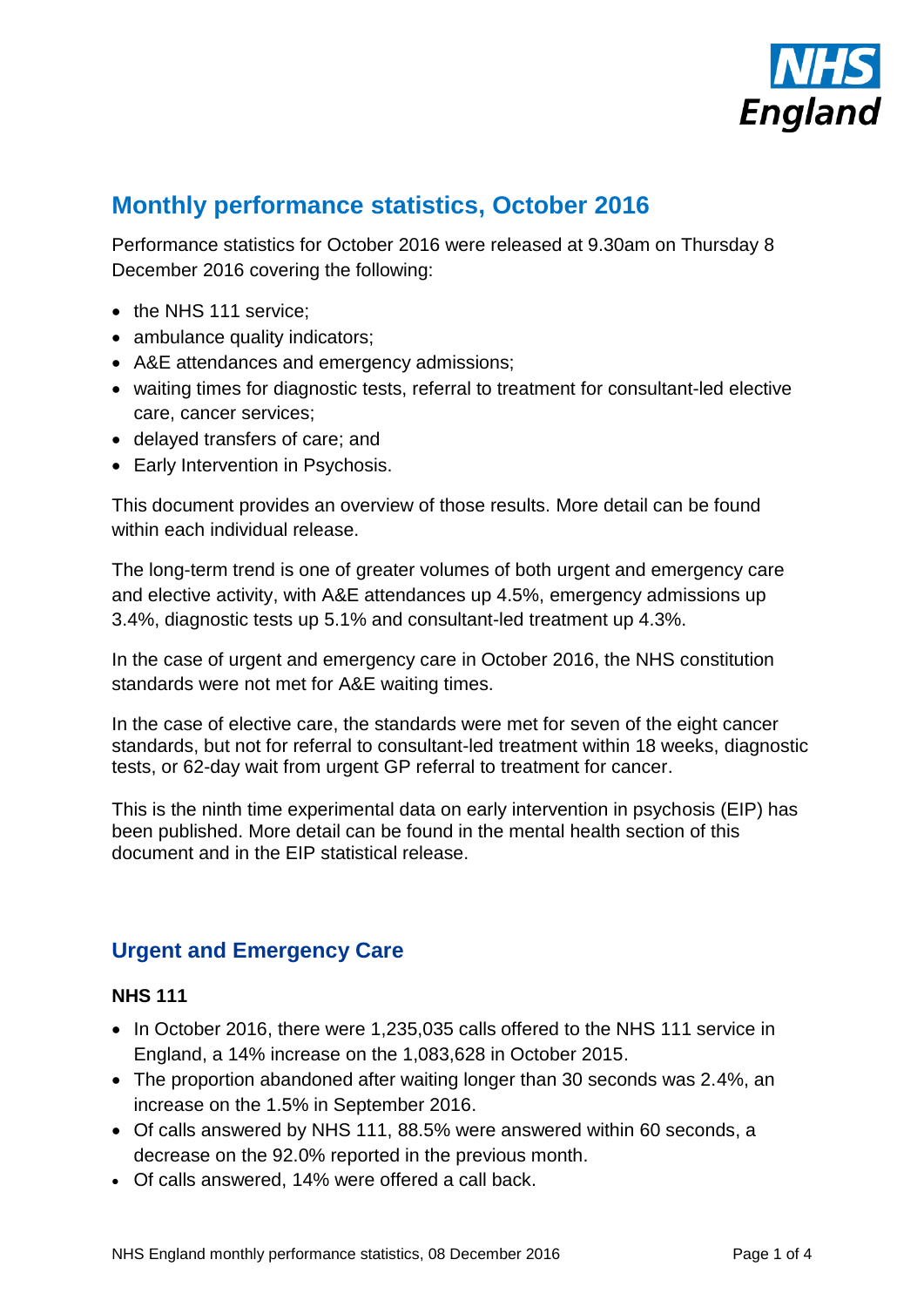

- Of call backs offered, 38% were within 10 minutes, a decrease on the 40% recorded in September 2016.
- Of calls answered, 21.4% were transferred to a clinical advisor, similar to the 21.2% recorded in September 2016.
- Of calls triaged, 13% had ambulances dispatched, 9% were recommended to A&E, 60% were recommended to primary care, 4% were recommended to another service and 14% were not recommended to attend any other service.

#### **Ambulance response times**

In England, since June 2016, only eight of the eleven Ambulance Services, covering 70% of the population, still use the Red 1 and Red 2 classification. In those eight Trusts in October 2016:

- 67.3% of Red 1 calls had an emergency response within 8 minutes. The standard of 75% was last met in May 2015.
- 62.9% of Red 2 calls had an emergency response within 8 minutes. The standard of 75% was last met in January 2014.
- 90.4% of Category A calls had an ambulance response within 19 minutes. The standard of 95% was also last met in May 2015.

### **A&E attendances**

- There were 2,000,645 attendances at A&E in October 2016, 4.0% more than in October 2015. Attendances over the latest twelve months are higher than levels in the preceding twelve month period (an increase of 4.5%).
- 89.0% of patients were admitted, transferred or discharged from A&E within four hours of arrival, below the 95% standard.

# **Emergency admissions**

 There were 492,983 emergency admissions in October 2016, 2.7% more than in October 2015. Emergency admissions over the last twelve months are up 3.4% on the preceding twelve month period.

# **Elective Care**

# **Diagnostic tests**

 A total of 1,795,355 diagnostic tests were undertaken in October 2016, an increase of 7.1% from October 2015 (adjusted for working days). The number of tests conducted over the last twelve months is up 5.1% (adjusted for working days) on the preceding twelve month period.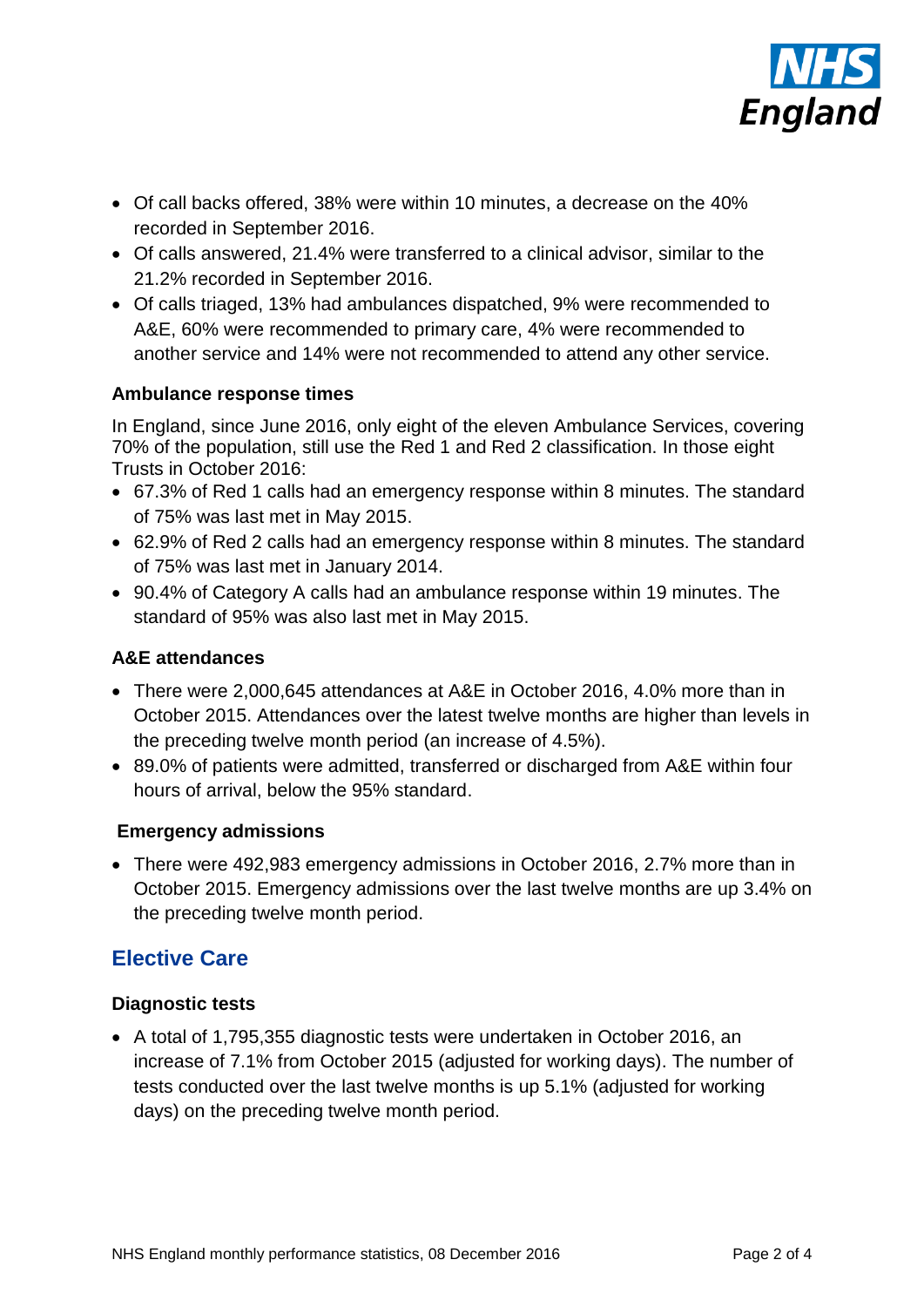

 1.1% of the patients waiting at the end of the month had been waiting six weeks or longer from referral for one of the 15 key diagnostic tests, higher than the standard of 1%. The 1% operational standard was last met in November 2013.

# **Referral to treatment for consultant-led elective care**

- 1,325,908 patients started consultant-led treatment in October 2016. The figure for the latest twelve months is up 4.3% on the preceding twelve month period (including estimates for trusts not submitting information and taking account of working days).
- 90.4% of patients on the waiting list at the end of October 2016 had been waiting less than 18 weeks, thus not meeting the 92% standard.
- 1,427 patients were waiting more than 52 weeks at the end of October 2016.

#### **Cancer services**

- Seven of the eight cancer standards were met.
- The 85% standard for 62 day cancer waiting times was not met, with 81.1% of patients beginning a first definitive treatment within 62 days from an urgent GP referral for suspected cancer.

#### **Delayed transfers of care**

- There were 200,008 delayed days in October 2016, compared to 160,130 in October 2015. This is the highest number since monthly data were first collected in August 2010.
- There were 6,810 patients delayed at midnight on the last Thursday of October 2016. This is the highest number since monthly data were first collected in August 2010.

# **Mental Health**

- The EIP access and waiting time standard requires that, from 1 April 2016, more than 50% of people experiencing First Episode Psychosis (FEP) are treated with a NICE-recommended package of care within two weeks of referral. The data summarised here relates to the waiting time element of the standard.
- 76.6% of patients started treatment within two weeks in October 2016 (963 out of 1,257 patients started treatment within two weeks)
- The number of patients waiting to start treatment (incomplete pathways) was 1,152 at the end of October 2016. Of these 624 were waiting for more than two weeks.
- Providers are continuing to work on data quality, and issues identified by them may ultimately impact on performance against the standard – single month's data should therefore be treated with caution.